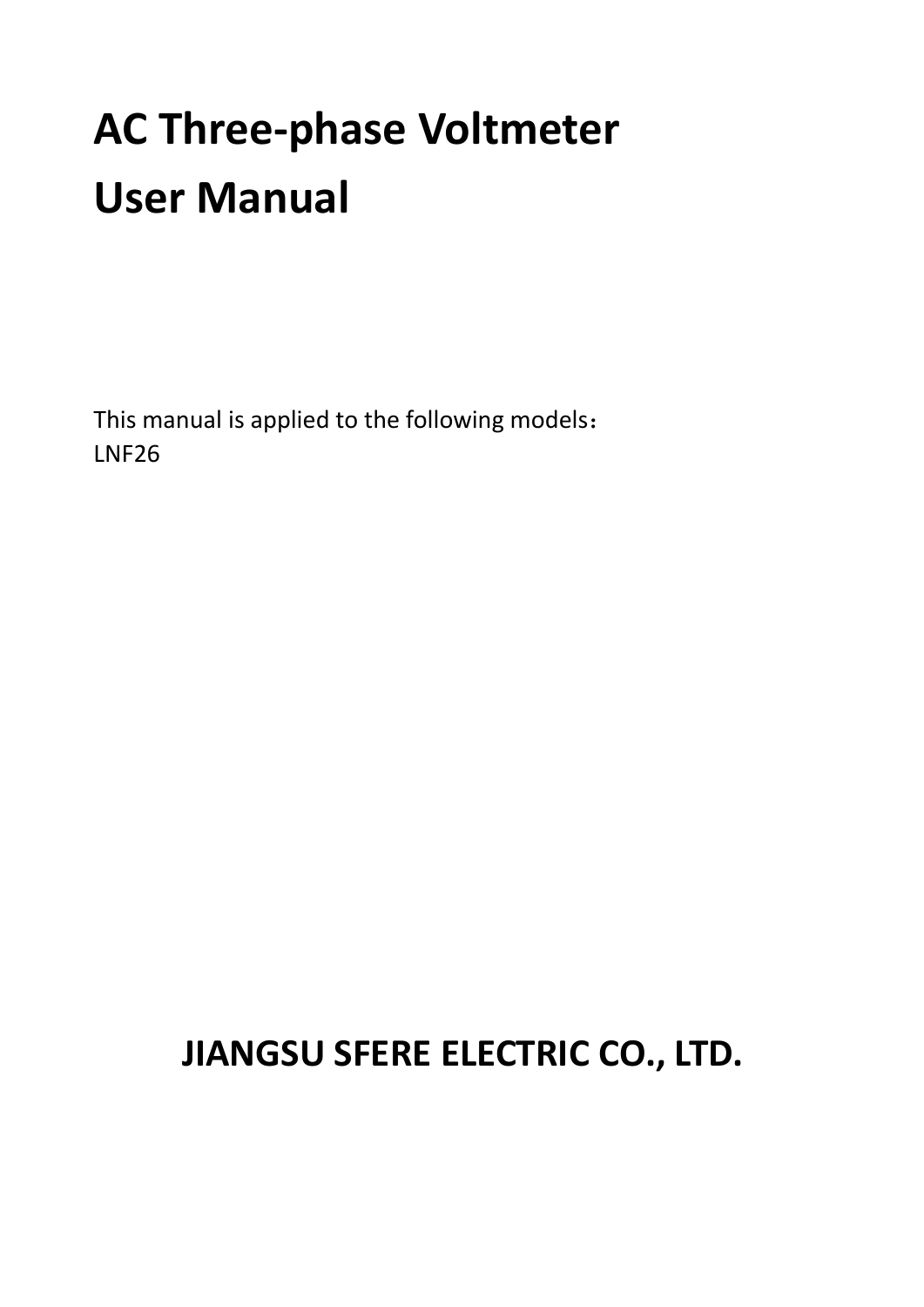# **1 Product Description**

#### **1.1 Overview**

This series of digital ac voltmeter is suitable for measuring three phase ac voltage parameters of low voltage distribution system. This meter can support programmable transformer ratio, and can be equipped with communication function to support Modbus-RTU communication protocol.

This series of meter can be widely used in various control systems, distribution automation system, industrial automation system and intelligent buildings.

#### **1.2 Model selection**

|             | <b>Function</b>     | LNF26         |  |  |
|-------------|---------------------|---------------|--|--|
| Appearance  | Display mode        | LCD.          |  |  |
|             | Installation method | Panel mounted |  |  |
| Real-time   |                     |               |  |  |
| measurement | Voltage, frequency  |               |  |  |

Note: "▇" Yes.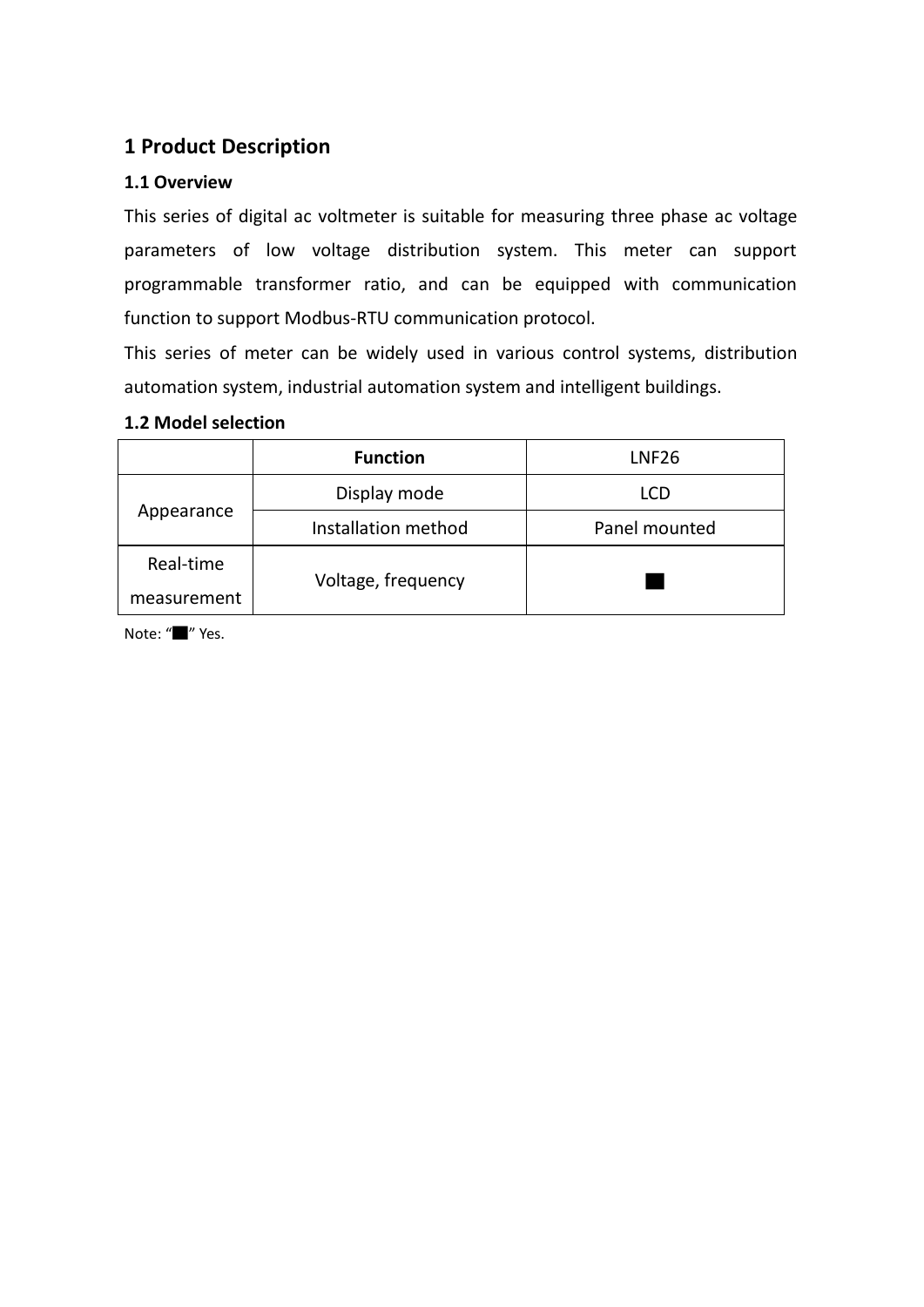# **2. Technical parameters**

# **2.1 Technical specification**

| <b>Working Environment</b>     |                                                                            |
|--------------------------------|----------------------------------------------------------------------------|
| Working temperature            | $-10^{\circ}$ C -- 55°C                                                    |
| Storage temperature            | $-25^{\circ}$ C -- 70 $^{\circ}$ C                                         |
| Relative humidity              | ≤95% RH, no condensation                                                   |
| Working altitude               | ≤2500m                                                                     |
| Anti-pollution level           | Non-corrosive gas                                                          |
| Protection degree              | Front case IP54, rear case IP20.                                           |
| Insulation                     | Between signal, power supply, output terminal to<br>case resistance >100MΩ |
|                                | Input and power supply $\geq$ 2kV, input and output $\geq$                 |
| Withstand voltage              | 2kV, power supply and output ≥ 2kV                                         |
| <b>Display</b>                 |                                                                            |
| Display method                 | <b>LCD</b>                                                                 |
| <b>Working Power Supply</b>    |                                                                            |
| Rated range                    | AC/DC $(80^{\sim}270)$ V                                                   |
| Power consumption<br>≤3VA      |                                                                            |
| Withstand voltage              | 22kV                                                                       |
| Voltage Input                  |                                                                            |
| Range                          | 3×230/400V                                                                 |
| Resolution                     | 0.1V                                                                       |
| Impedance                      | $\geq$ 1.7 M $\Omega$ / per phase                                          |
| Power consumption              | $\leq$ 0.1 VA / per phase                                                  |
| Overload                       | Continuous: 1.2Vn                                                          |
|                                | Instantaneous: 2Vn/1min                                                    |
| Frequency                      | 45 Hz-65 Hz                                                                |
| <b>Communication Interface</b> |                                                                            |
| Physical interface             | RS-485                                                                     |
| Communication speed            | Up to 9.6 kbps                                                             |
|                                |                                                                            |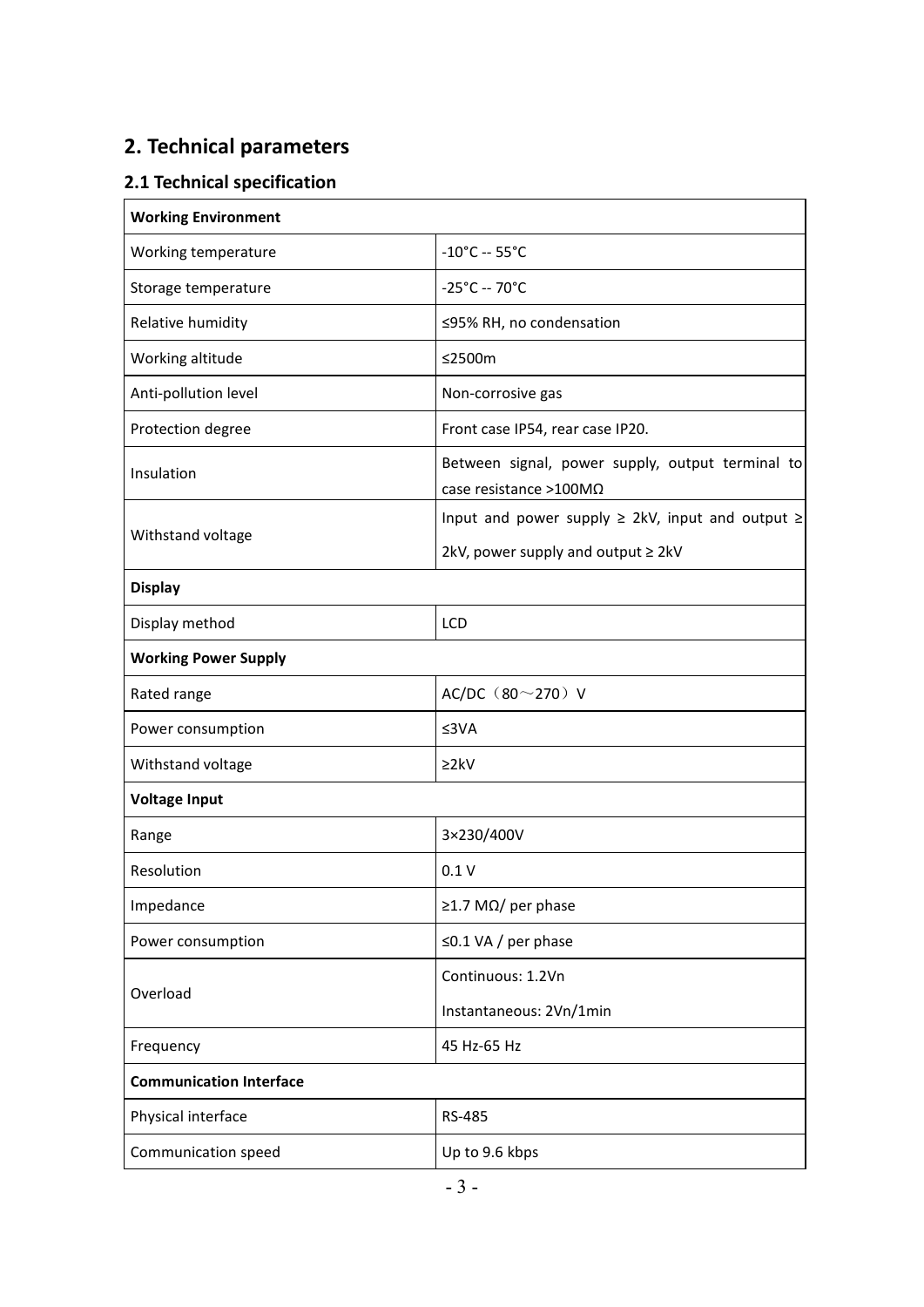| Communication protocol                        | Modbus-RTU         |  |  |
|-----------------------------------------------|--------------------|--|--|
| Isolation voltage                             | 2000 VAC (1 min)   |  |  |
| <b>EMC</b>                                    |                    |  |  |
| Electrostatic discharge immunity              | IEC 61000-4-2-III  |  |  |
| Radiated, radio-frequency, electromagnetic    | IEC 61000-4-3-III  |  |  |
| field immunity                                |                    |  |  |
| Electrical fast transient/burst immunity      | IEC 61000-4-4-IV   |  |  |
| Impact (surge) immunity                       | IEC 61000-4-5-IV   |  |  |
| disturbances,<br>Immunity<br>conducted<br>to  | IEC 61000-4-6-III  |  |  |
| induced by radio-frequency fields             |                    |  |  |
| Power frequency magnetic field immunity       | IEC 61000-4-8-III  |  |  |
| Voltage dips, short interruptions and voltage | IEC 61000-4-11-III |  |  |
| variations immunity                           |                    |  |  |

#### **2.2 Measurement parameter**

| Measurement variable | Accuracy   | Instant | Demand | Sum | Unit   |
|----------------------|------------|---------|--------|-----|--------|
| V1/V2/V3             | 0.2        |         |        |     | [V,KV] |
| U12/U23/U31          | 0.2        |         |        |     | [V,KV] |
|                      | $±0.01$ Hz |         |        |     | [Hz]   |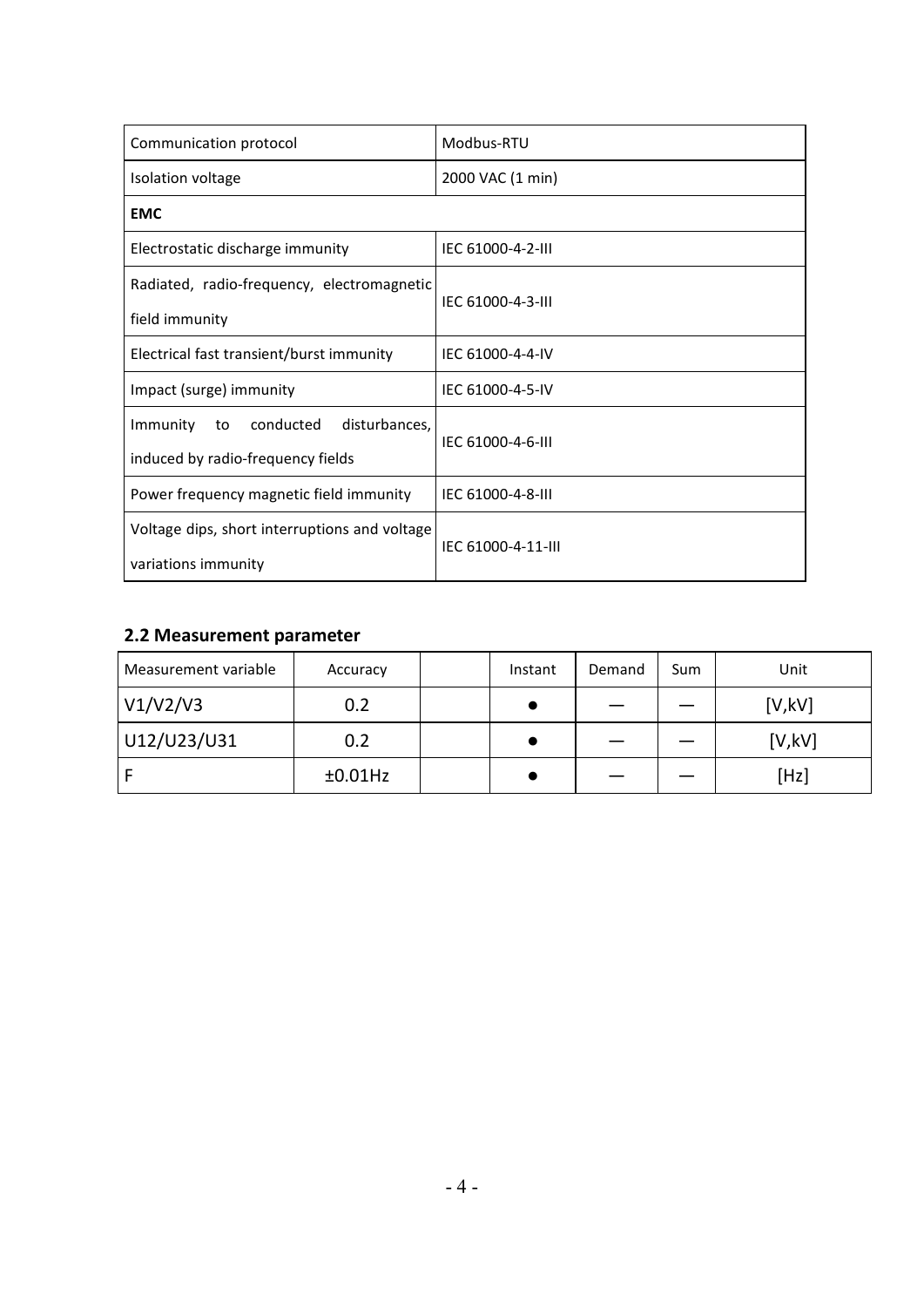# **3 Installation**

# **3.1 Dimension**





#### **3.2 Installation**